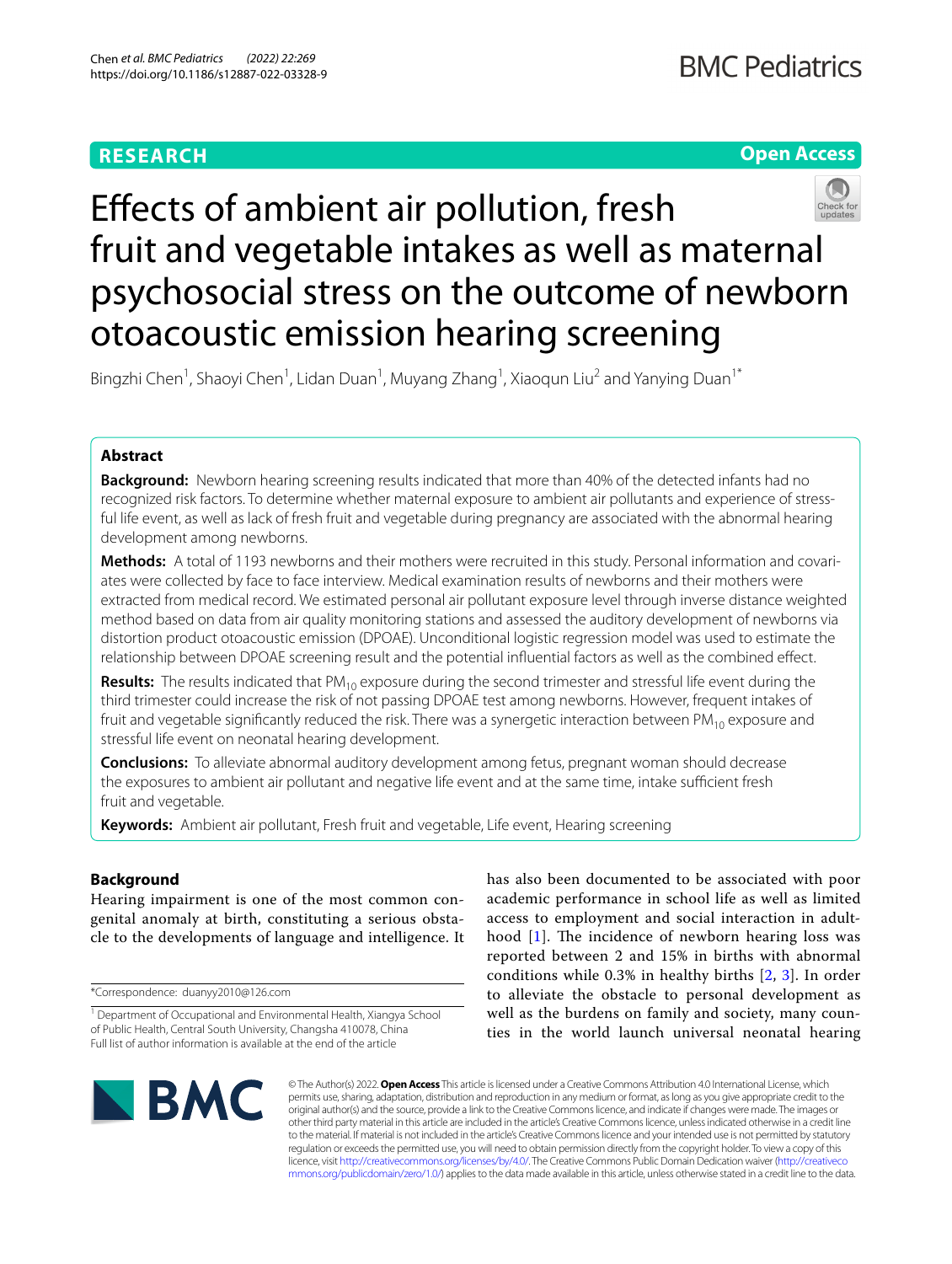screening project to ensure a prompt identifcation and rehabilitation of these infants. Meanwhile, pediatricians are dedicated to exploring and identifying the risk factors for hearing impairment in newborns, thus contributing to the efective intervention at an even earlier stage. Family history, congenital infections, craniofacial anomalies and other factors were identifed successively and added to the typical risk factor list for routine screening [\[4](#page-9-3)]. However, a growing number of investigations found that more than 40% of the detected infants lacked these recognized risk factors or the association between these risk factors and congenital hearing impairment lacked statistical signifcance [[4](#page-9-3), [5](#page-9-4)].

Hearing development, containing neurosensory as well as conductive components, begins in early fetal life and becomes mature several months after birth  $[6]$  $[6]$  $[6]$ . The developmental period of hearing in utero is closely correlated to the maturity of central nervous system, which is afected by maternal environmental exposure in gestation. A recently published systematic review suggested an inverse association between maternal air pollutant exposure and head circumference at birth [\[7](#page-9-6)]. Also, our previous investigation indicated that the  $PM<sub>2.5</sub>$  exposure in trimester 2 was negatively associated with neurological behavior score in newborns[\[8](#page-9-7)]. Oxidative damage and neuroinfammation were revealed by toxicological research as the main plausible mechanisms [[9](#page-9-8), [10\]](#page-9-9). In this context, prenatal exposure to air pollution may also afect auditory development of fetus, but the evidence remains limited. Besides, maternal psychological distress over pregnancy was suggested as a key adverse factor for fetal neurological development, for example, exhibiting a negative effect on fetal vision maturity  $[11]$  $[11]$ . It was also reported to be associated with alterations in fetal cortical gyrifcation, hippocampal volume and metabolite level of neurotransmitter, respectively [\[12](#page-9-11)]. A recent research found that antenatal maternal anxiety trait exerted an adverse efect on fetal middle cerebral artery plasticity and consequently led to poor nutrient and oxygen supply to the developing embryonic brain [[13\]](#page-9-12). Therefore, maternal psychosocial condition probably play a role in the embryonic auditory development as well. Fruit and vegetable intakes during gestation were reported to be positively associated with the biparietal diameter of newborns [\[14](#page-9-13)]. As excellent sources of folate and vitamin C  $[14, 15]$  $[14, 15]$  $[14, 15]$ , consumptions of fruit and vegetable are probably essential for cell division via transferring and processing one-carbon in DNA synthesis process [[16\]](#page-9-15), and exert a significant protective effect on vision and olfaction against ionizing radiation during neurula-tion in rodent model[\[17\]](#page-9-16). Given that vitamin C is a pivotal contributor to the redox homeostasis, defciency of fruit and vegetable in maternal diet was probably linked to the increase of oxidative damage in the developing nervous system [\[18](#page-9-17)].

As there are similar biological mechanisms through which ambient air pollutant exposure, maternal stress and fruit and vegetable intakes infuence the developing nervous system, combined exposure may lead to synergistic or antagonize effects. Therefore, in the present study, we enrolled a total of 1190 healthy pregnant women, and collected information via structural questionnaire and medical record, on the one hand, to elucidate the individual association of air pollutant, maternal distress and fruit and vegetable intakes with newborn hearing screening outcomes, on the other hand, to assess the potential combined efects of air pollutant, maternal distress and fruit and vegetable intakes on hearing development.

## **Methods**

# **Study design and population**

This population-based prospective investigation was conducted in Changsha city, Hunan province, which was previously reported elsewhere [[8\]](#page-9-7). A total of 1190 healthy pregnant women were enrolled in this study in 2017, who had been lived in Changsha for at least 1 year and registered in Hunan Maternal and Child Health Hospital for delivery. As we focused on the efect of living environment on hearing screening result, pregnant woman with occupational exposure such as dust and excessive noise were excluded. During the routine antenatal examination, maternal life stressor, anxiety and depression were assessed by Life Events Scale of Pregnant Woman (LESPW) [[19\]](#page-9-18), Spielberger State-Trait Anxiety Inventory (STAI) [\[20](#page-9-19)] and Edinburgh Postnatal Depression Scale (EPDS), respectively [\[21](#page-9-20)]. LESPW contains 53 items and divides into subjective event (SE) and objective event (OE). OE is further divides into three grades, OE1, OE2 and OE3. The thresholds of SE, OE1, OE2 and OE3 were 130, 310, 225 and 1450, respectively. STAI is designed to assess state anxiety and traint anxiety through 40 items and the threshold scores were set at 39 and 41 in this investigation, respectively. EPDS contains 10 items and score equal to or higher than 9 is considered as depression. If intake frequency of fruit or vegetable was less than once a month, we defned it as no fruit or vegetable intake**.** After childbirth, we conducted a face to face questionnaire survey among the participants. The questionnaire contained basic information and potential confounding factors, including maternal age, height, weight before pregnancy, reproductive history, medical history during pregnancy, period of residence in Changsha, food intake frequent, parent's smoking habit (including passive smoking), alcohol intake and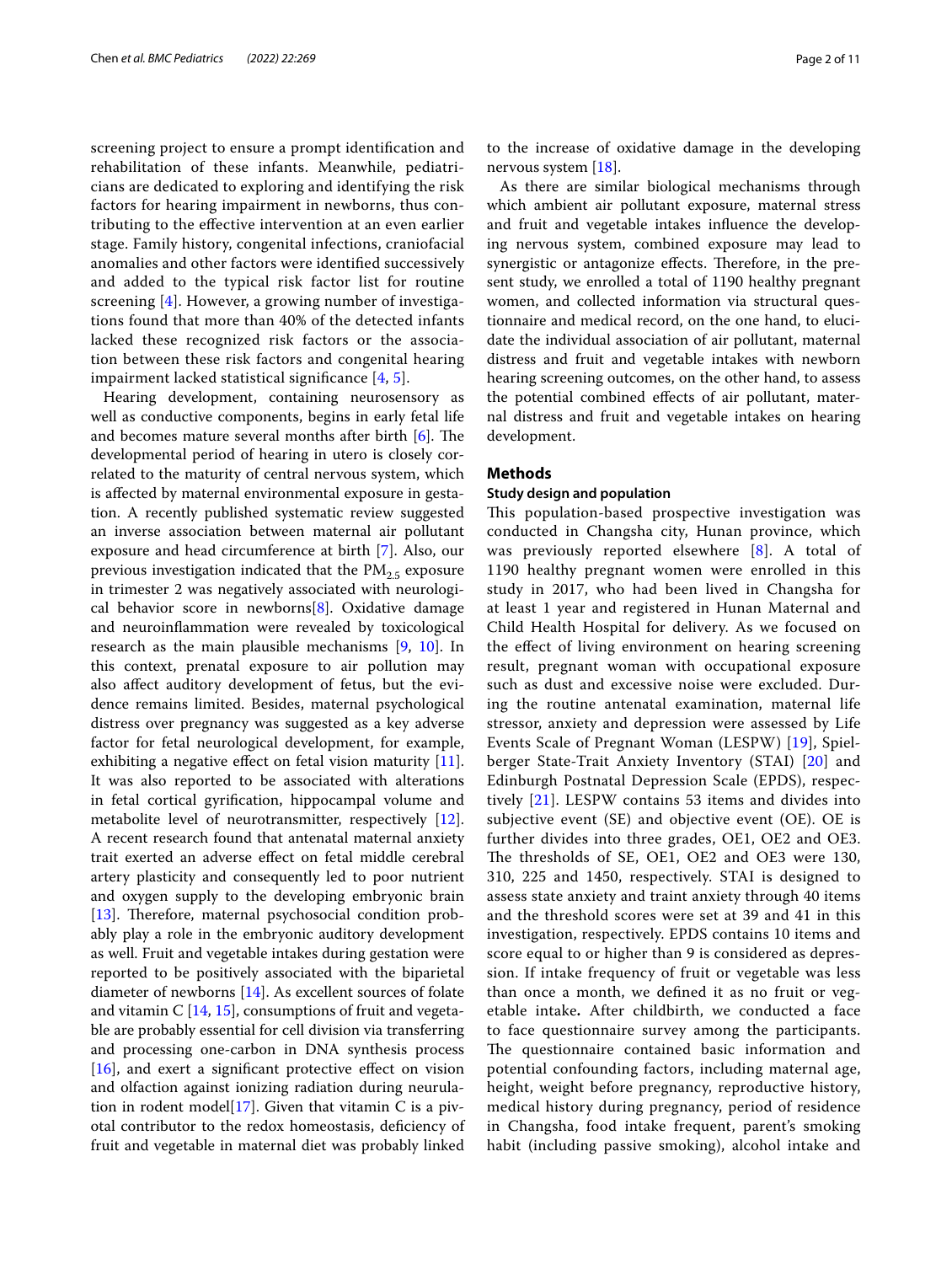home address. Particularly, we pay attention to the factors related to indoor air pollution (kitchen fuel, house decoration during pregnancy and passive smoking) and dietary habit (intake of fruit, vegetable, milk, soy milk and tea). After fnish the interview, all the participants signed the written informed consent. The research protocol and process have been approved by the ethics committee of Xiangya School of Public Health, Central South University.

#### **Estimation of exposure to ambient air pollutants**

In this study, we used data from Changsha City Air Quality Monitoring Station to assess the maternal exposure level of air pollutants during pregnancy. There are ten monitoring stations in the urban area of Changsha, recording the concentrations of fve kinds of atmospheric pollutants ( $PM_{10}$ ,  $PM_{2.5}$ , CO, NO<sub>2</sub>, SO<sub>2</sub>). Daily average concentrations of the fve pollutants and Inverse Distance Weighted (IDW) were used in the estimation of individual exposure level [[22](#page-9-21)]. IDW selects the concentrations from the four nearest monitoring points to the maternal home address. At the same time, satellite map is used to measure the straight-line distance (d1 to d4) from the four monitoring points to the maternal address. The specific calculation formula is as follows:

$$
C = \frac{\frac{1}{d_1^2} \times c_1 + \frac{1}{d_2^2} \times c_2 + \frac{1}{d_3^2} \times c_3 + \frac{1}{d_4^2} \times c_4}{\frac{1}{d_1^2} + \frac{1}{d_2^2} + \frac{1}{d_3^2} + \frac{1}{d_4^2}}
$$

## **Hearing screening for newborns**

Distortion product otoacoustic emission (DPOAE) was employed to assess the auditory development of newborns via otoacoustic emission screening instrument (GSI70, USA). Parameters were set as following: f2 /  $f1=1.22$ , stimulus intensity  $L1=65$  dB SPL,  $L2=55$  dB SPL, frequency range (represented by f2)  $f2 = 1.5$ , 2.0, 3.0, 4.0, 5.0, 6.0 kHz, average time $=4$  s. Inspection process was carried out in a soundproof shielded room when newborn was in a quiet state. Before screening, investigator should confrm that the newborn's external auditory meatus is free of foreign matter, and then select the suitable probe adapting to the newborn's external auditory. The instrument displays the result as PASS or NOT PASS. Both ears of the newborn are subject to DPOAE test, and as long as one ear fails the test, it is recognized as not passed. This screening is carried out by a well-trained investigator who does not know about the information of newborn. A warm and

quiet area was chosen for screening test and before test, investigator examine the external auditory canalfor debris, wax etc.

# **Statistical analysis**

Continuous variables were expressed as mean $\pm$ standard deviation, and categorical variables were expressed in terms of frequency and percentage. A total of 1190 newborns were divided into group "PASS" and group "NOT PASS" according to the DPOAE screening result. Chi-square test and Mann–Whitney U test were used to compare the distribution diferences of diverse variables between two groups.

Logistic regression model was used for estimation the relationship between DPOAE screening result and the potential infuential efecters. In the univariate analysis, only the exposure levels of  $PM_{10}$  and  $PM_{2.5}$  were found to be statistically associated with screening outcome among five air pollutants, Therefore, we only included the levels of  $PM_{10}$  and  $PM_{2.5}$  in the form of quartile into multivariable model, which was adjusted by maternal age, paternal age, maternal educational level, premature delivery, newborn sex, birthweight, instrument assist in child delivery and amnionic fuid status. And the results were displayed as odds ratio (OR) and 95% confdence interval (95% CI).

In the interaction analysis, the concentrations of  $PM_{10}$ and  $PM_{2.5}$  were converted into low and high groups by the corresponding medians, and low exposure group was used as reference. Logistic regression model was applied to estimate the association of screening result with fruit or vegetable intake, mental stimulation and parity respectively after stratifcation. We established an interaction term in the analysis of overall data and gave the *p* value as interaction *p* value.

All analyses were performed using SPSS 22.0. The estimated value, its 95% CI and *p* value were given in the results, and P<0.05 was considered statistically signifcant.

# **Results**

Among the 1190 newborns, 166 (13.9%) did not pass the DPOAE test. The distribution and statistical analysis results of the variables in the not pass and pass group were shown in Table [1.](#page-3-0) We observed that the diferences of parity, stressful life event during pregnancy, and prenatal exposure to  $PM_{10}$  and  $PM_{2.5}$  were statistically different between the two groups  $(P<0.05)$ , which may be potential risk factors for newborn not passing DPOAE test. As intake frequencies of fruit and vegetable less than once a month and experience of stressful life event were rare in real life situation, the number of pregnant woman with these characteristics was relatively small.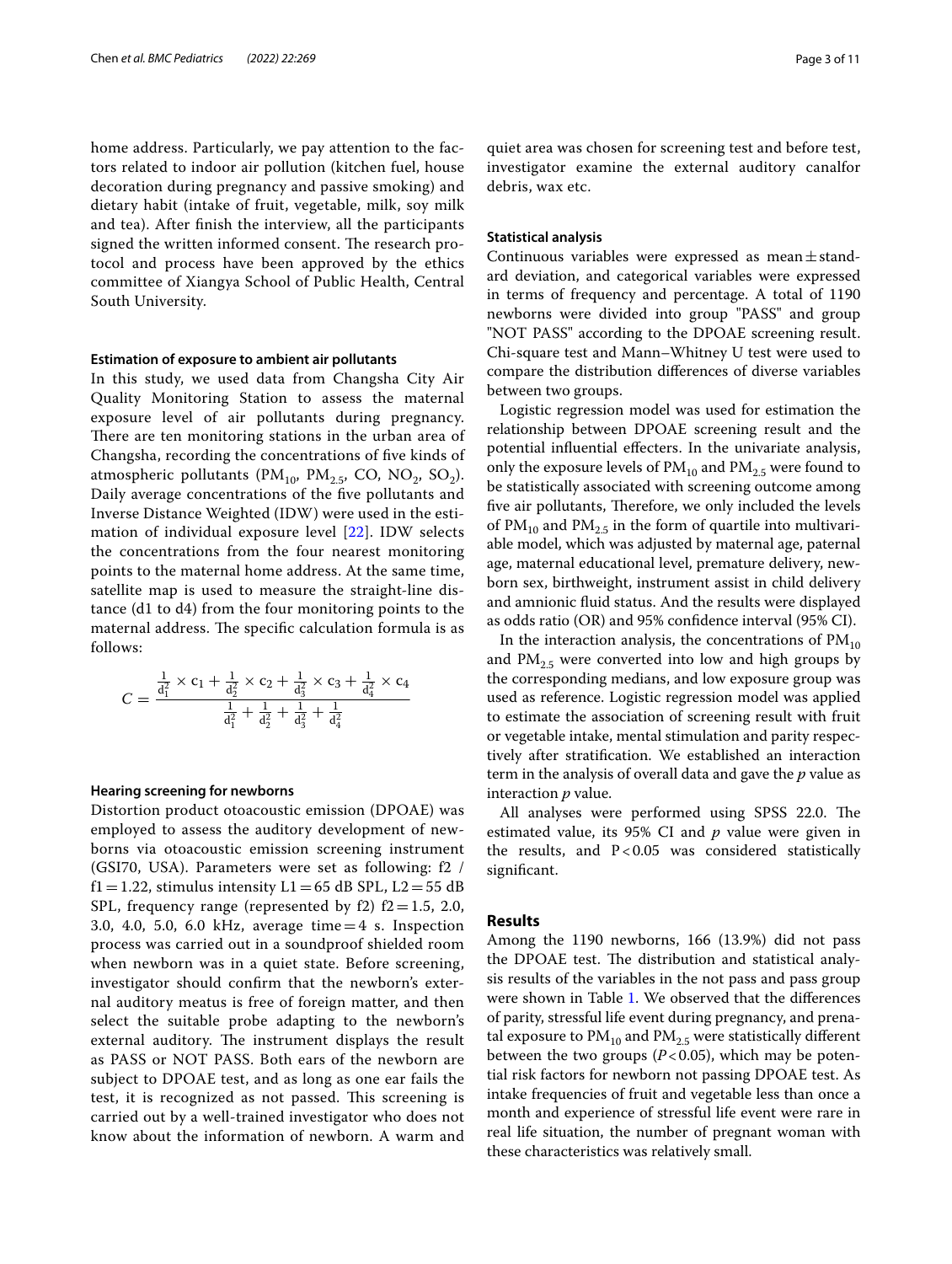<span id="page-3-0"></span>**Table 1** Demographic information, covariates and personal air pollutant exposure level between pass and not pass of DPOAE test groups (*n*=1190)

|                                 | Not pass( $n = 166$ ) | $Pass(n = 1024)$ | р     |
|---------------------------------|-----------------------|------------------|-------|
| Maternal age (years)            |                       |                  | 0.245 |
| 23                              | 3(1.8)                | 26(2.5)          |       |
| $23 - 30$                       | 103(62.0)             | 564(55.2)        |       |
| $\geq 30$                       | 60(36.1)              | 432(42.3)        |       |
| <b>Maternal education</b>       |                       |                  | 0.883 |
| Middle school or below          | 5(3.0)                | 28(2.7)          |       |
| High school                     | 28(16.9)              | 159(15.5)        |       |
| College or above                | 133(80.1)             | 837(81.7)        |       |
| Parity                          |                       |                  | 0.049 |
| Primiparous                     | 114(69.9)             | 628(61.9)        |       |
| Multiparous                     | 49(30.1)              | 386(38.1)        |       |
| Paternal age(years)             |                       |                  | 0.199 |
| $<$ 30                          | 67(40.4)              | 341(33.4)        |       |
| $30 - 35$                       | 61(36.7)              | 433(42.4)        |       |
| $\geq$ 35                       | 38(22.9)              | 248(24.3)        |       |
| Neonates gender                 |                       |                  | 0.210 |
| Male                            | 96(57.8)              | 537(52.6)        |       |
| Female                          | 70(42.2)              | 484(47.4)        |       |
| Midwifery                       |                       |                  | 0.730 |
| Yes                             | 33(19.9)              | 192(18.8)        |       |
| <b>No</b>                       | 133(80.1)             | 832(81.3)        |       |
| <b>Gestational age(weeks)</b>   |                       |                  | 1.000 |
| 37                              | 162(97.6)             | 999(97.7)        |       |
| $37 - 42$                       | 4(2.4)                | 24(2.3)          |       |
| Birth weight(g)                 |                       |                  | 0.460 |
| 2500                            | O(0.0)                | 8(0.8)           |       |
| 2500-3950                       | 159(95.8)             | 980(95.8)        |       |
| $\geq 4000$                     |                       |                  |       |
| <b>Amniotic fluid condition</b> | 7(4.2)                | 35(3.4)          | 0.556 |
| Normal                          |                       |                  |       |
|                                 | 133(80.1)             | 816(79.8)        |       |
| Amniotic fluid turbidity        | 30(18.1)              | 193(18.9)        |       |
| Oligohydramnios                 | O(0.0)                | 5(0.5)           |       |
| Umbilical cord around the neck  | 3(1.8)                | 9(0.9)           |       |
| <b>Folate intake</b>            |                       |                  | 0.306 |
| No                              | 8(4.8)                | 71(7.0)          |       |
| Yes                             | 158(95.2)             | 950(97.0)        |       |
| Fruit or vegetable intake       |                       |                  | 0.126 |
| No                              | 7(4.2)                | 20(2.0)          |       |
| Yes                             | 159(95.8)             | 1001(98.0)       |       |
| Milk or soy milk intake         |                       |                  | 0.873 |
| No                              | 47(28.3)              | 295(28.9)        |       |
| Yes                             | 119(71.7)             | 725(71.1)        |       |
| <b>Family relationship</b>      |                       |                  | 0.987 |
| Well                            | 139(85.8)             | 862(85.0)        |       |
| General                         | 19(11.7)              | 123(12.1)        |       |
| Worse                           | 3(1.9)                | 23(2.3)          |       |
| Terrible                        | 1(0.6)                | 6(0.6)           |       |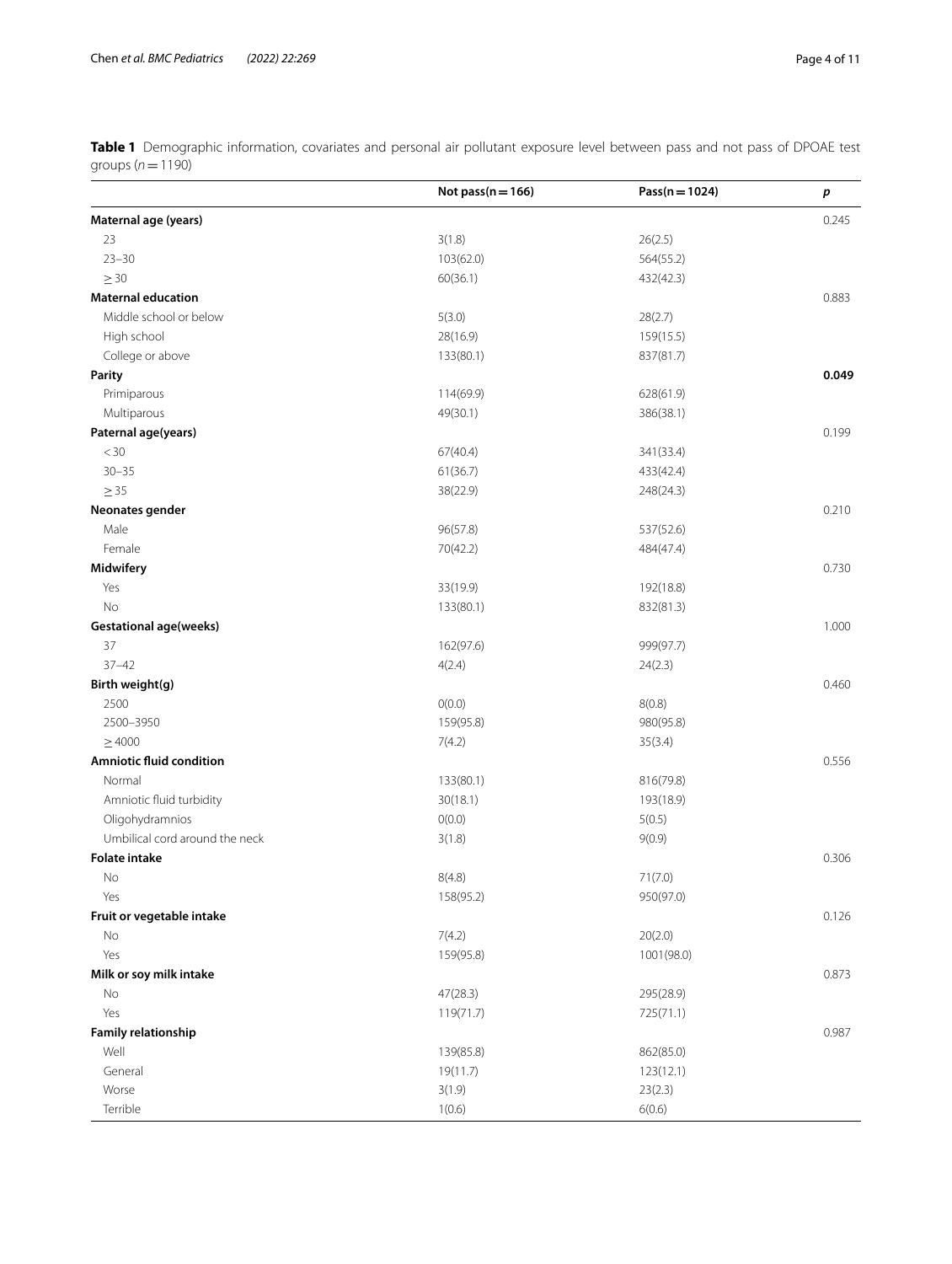# **Table 1** (continued)

|                                             | Not pass( $n = 166$ ) | Pass( $n = 1024$ ) | p     |
|---------------------------------------------|-----------------------|--------------------|-------|
| <b>Stress and anxiety</b>                   |                       |                    | 0.518 |
| No                                          | 118(71.1)             | 751(73.5)          |       |
| Yes                                         | 48(28.9)              | 271(26.5)          |       |
| <b>Stressful life event</b>                 |                       |                    | 0.021 |
| <b>No</b>                                   | 155(93.4)             | 987(97.0)          |       |
| Yes                                         | 11(6.6)               | 31(3.0)            |       |
| <b>House renovation</b>                     |                       |                    | 0.660 |
| No                                          | 163(98.2)             | 992(97.3)          |       |
| Yes                                         | 3(1.8)                | 28(2.7)            |       |
| <b>Kitchen fuel</b>                         |                       |                    | 0.355 |
| Fuel gas                                    | 143(86.1)             | 907(88.7)          |       |
| Coal                                        | 16(9.6)               | 90(8.8)            |       |
| Electric                                    | 4(2.4)                | 19(1.9)            |       |
| Others                                      | 3(1.8)                | 6(0.6)             |       |
| Maternal active smoking(cigarettes per day) |                       |                    | 0.796 |
| Never                                       | 165(99.4)             | 1013(98.9)         |       |
| Less than 10                                | 1(0.6)                | 9(0.9)             |       |
| $10 - 20$                                   | O(0.0)                | 2(0.2)             |       |
| Paternal active smoking(cigarettes per day) |                       |                    | 0.733 |
| Never                                       | 102(61.4)             | 640(62.5)          |       |
| Less than 10                                | 43(25.9)              | 231(22.6)          |       |
| $10 - 20$                                   | 18(10.8)              | 128(12.5)          |       |
| More than 20                                | 3(1.8)                | 25(2.4)            |       |
| Passive smoking                             |                       |                    | 0.821 |
| No                                          | 119(72.6)             | 748(73.4)          |       |
| Yes                                         | 45(27.4)              | 271(26.6)          |       |
| Maternal alcohol intake                     |                       |                    | 0.134 |
| Never                                       | 157(94.6)             | 989(96.9)          |       |
| Rarely                                      | 9(5.4)                | 32(3.1)            |       |
| Paternal alcohol intake                     |                       |                    | 0.758 |
| Never                                       | 99(59.6)              | 607(59.3)          |       |
| Rarely                                      | 61(36.7)              | 389(38.0)          |       |
| Often                                       | 6(3.6)                | 27(2.6)            |       |
| $PM_{10}(\mu g/m3)$                         | 70.20 ± 7.24          | $68.27 \pm 6.69$   | 0.001 |
| $PM_{2.5}(\mu g/m3)$                        | $44.37 \pm 6.18$      | $43.05 \pm 5.49$   | 0.017 |
| CO(mg/m3)                                   | $1.00 \pm 0.09$       | $0.99 \pm 0.10$    | 0.070 |
| NO <sub>2</sub> (µg/m3)                     | $36.37 \pm 4.38$      | $35.83 \pm 4.24$   | 0.196 |
| $SO_2(\mu g/m3)$                            | $13.97 \pm 1.67$      | $13.86 \pm 1.53$   | 0.467 |

Table [2](#page-5-0) summarizes the average exposure concentrations of  $PM_{10}$ ,  $PM_{2.5}$ , CO, NO<sub>2</sub> and SO<sub>2</sub> among pregnant women in the first, second and third trimesters. The first trimester had the highest exposures level of the fve air pollutants and the corresponding average levels were 80.58 μg/m, 49.15 μg/m3, 1.05 mg/m3, 40.17 μg/m3 and 14.56 μg/m3. While the second trimester had the lowest exposure levels of air pollutants and the average levels were PM<sub>10</sub> 57.31 μg/m, PM<sub>2.5</sub> 33.34 μg/m3, CO 0.94 mg/ m3, NO<sub>2</sub> 30.82 μg/m3 and SO<sub>2</sub> 13.59 μg/m3.

Association between exposures to atmospheric pollutants during pregnancy and DPOAE test results of newborns was estimated by univariable and multivariable logistic regression analysis and the results were displayed in Table [3](#page-5-1). The concentration of  $PM_{10}$  in the second trimester signifcantly increased the risk of losing the test with crude OR of 1.305 (95% CI, 1.117, 1.524), which was robust to the adjustment of parental age, maternal education level, premature, sex, birthweight, dietary habit, anxiety, depression, life event, indoor air pollution and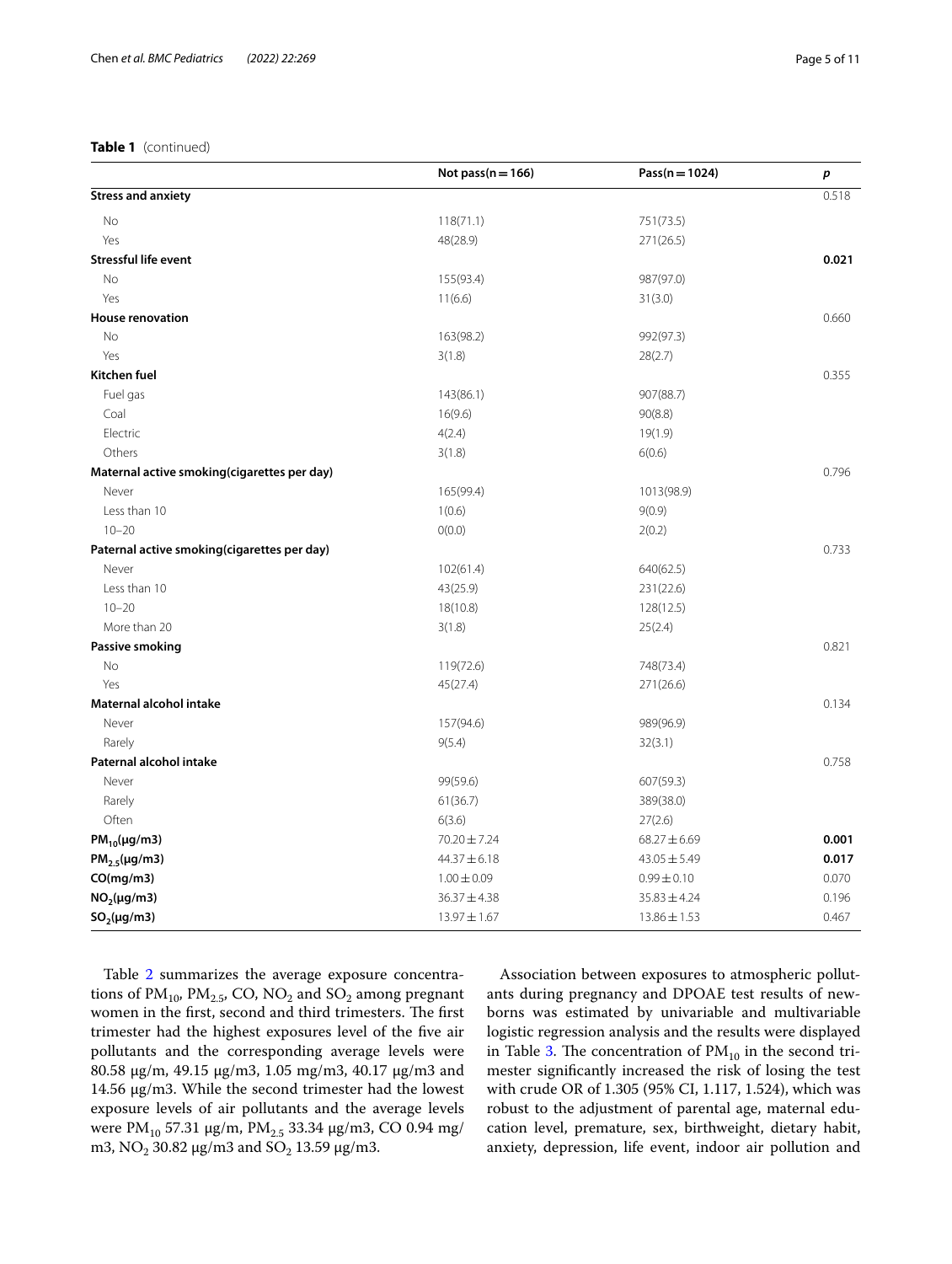| <b>Variables</b>       | Mean $\pm$ SD     | Min   | $P_{25}$ | $P_{50}$ | $P_{75}$ | Max    | <b>IQR</b> |
|------------------------|-------------------|-------|----------|----------|----------|--------|------------|
| The first trimester    |                   |       |          |          |          |        |            |
| $PM_{10}(\mu g/m^3)$   | $80.58 \pm 10.86$ | 49.78 | 72.76    | 81.94    | 88.43    | 106.91 | 15.67      |
| $PM_{25}(\mu g/m^3)$   | 49.15 ± 11.31     | 24.31 | 40.02    | 47.82    | 56.01    | 81.91  | 15.99      |
| CO(mq/m <sup>3</sup> ) | $1.05 \pm 0.16$   | 0.66  | 0.92     | 1.04     | 1.16     | 1.49   | 0.23       |
| $NO_2(\mu g/m^3)$      | $40.17 \pm 8.40$  | 9.53  | 33.79    | 41.22    | 46.34    | 59.83  | 12.55      |
| $SO_2(\mu g/m^3)$      | $14.56 \pm 2.62$  | 6.38  | 12.4     | 14.36    | 16.57    | 21.16  | 4.17       |
| The second trimester   |                   |       |          |          |          |        |            |
| $PM_{10}(\mu g/m^3)$   | $57.31 \pm 13.72$ | 36.37 | 47.58    | 52.3     | 63.11    | 104.3  | 15.53      |
| $PM_{25}(\mu g/m^3)$   | 33.34±12.65       | 19.29 | 25.77    | 28.03    | 32.1     | 72.13  | 6.33       |
| CO(mq/m <sup>3</sup> ) | $0.94 \pm 0.13$   | 0.7   | 0.85     | 0.93     | 1.02     | 1.57   | 0.17       |
| $NO_2(\mu q/m^3)$      | $30.82 \pm 6.84$  | 15.68 | 26.4     | 29.95    | 33.61    | 57.07  | 7.21       |
| $SO_2(\mu q/m^3)$      | 13.59±1.59        | 9.36  | 12.67    | 13.73    | 14.6     | 20.06  | 1.93       |
| The third trimester    |                   |       |          |          |          |        |            |
| $PM_{10}(\mu q/m^3)$   | $68.63 \pm 15.37$ | 40.4  | 55.33    | 68.18    | 80.06    | 116.65 | 24.73      |
| $PM_{2.5}(\mu g/m^3)$  | $48.23 \pm 15.02$ | 19.77 | 34.07    | 48.32    | 60.77    | 85.72  | 26.7       |
| CO(mq/m <sup>3</sup> ) | $1.00 \pm 0.28$   | 0.67  | 0.82     | 0.92     | 1.08     | 2.86   | 0.26       |
| $NO2(\mu q/m^3)$       | $37.15 \pm 8.32$  | 17.85 | 30.98    | 37.69    | 42.81    | 60.62  | 11.83      |
| $SO_2(\mu g/m^3)$      | $13.51 \pm 1.63$  | 9.79  | 12.32    | 13.53    | 14.38    | 20.31  | 2.07       |

<span id="page-5-0"></span>**Table 2** Descriptive statistics for air pollution during different time windows attributed to pregnancy women (*n*=1190)

<span id="page-5-1"></span>**Table 3** Odds ratio (95% CI) of not passing DPOAE test for exposure to PM<sub>10</sub> and PM<sub>25</sub> during different time windows ( $n = 1190$ )

|               | Unadjusted               | Model 1                  | Model 2                  | Model 3                  |
|---------------|--------------------------|--------------------------|--------------------------|--------------------------|
| $PM_{10}$     |                          |                          |                          |                          |
| 1st trimester | 1.060(0.886,1.267)       | 1.177(0.932,1.487)       | 1.212(0.956,1.538)       | 1.203(0.941,1.538)       |
| 2nd trimester | $1.305(1.117, 1.524)$ ** | $1.537(1.170, 2.019)$ ** | $1.517(1.149, 2.004)$ ** | $1.541(1.162, 2.043)$ ** |
| 3rd trimester | 1.113(0.935,1.325)       | 0.850(0.599, 1.206)      | 0.845(0.594, 1.203)      | 0.846(0.591, 1.211)      |
| $PM_{2.5}$    |                          |                          |                          |                          |
| 1st trimester | 1.047(0.768,1.425)       | 0.929(0.645, 1.338)      | 0.853(0.586,1.241)       | 0.837(0.571,1.227)       |
| 2nd trimester | 1.207(1.028,1.417)*      | 0.919(0.712,1.186)       | 0.947(0.730, 1.227)      | 0.963(0.741, 1.253)      |
| 3rd trimester | 1.134(0.837,1.535)       | 1.369(0.913,2.053)       | 1.359(0.897,2.060)       | 1.324(0.867,2.020)       |
|               |                          |                          |                          |                          |

Levels of PM<sub>10</sub> and PM<sub>2.5</sub> were in the form of quartile in this multivariable model. Model 1 adjusted parental age, maternal education level, premature, sex, birth weight during each time window. Model 2 adjusted dietary habit, anxiety, depression, life event during each time window based on Model 1. Model 3 adjusted indoor air pollution during each time window based on Model 2

\* *<sup>p</sup>*≤0.05

\*\* *<sup>p</sup>*≤0.001

et al. As for  $PM_{2.5}$ , the level in the second trimester was signifcantly associated with increased risk of not passing DPOAE test with crude OR of 1.207 (95% CI, 1.028, 1.417). However, the signifcance alleviated into null after adjustment of potential covariables.

As Table [4](#page-6-0) showed, indoor air pollution including smoking, house renovation and kitchen fuel seemed to have no evident effect on the risk of losing the screening test.

Newborns with mother experiencing stressful life event during the 3rd trimester had more than 3 times higher risk of not passing DPOAE test with crude OR of 3.568

(95% CI, 1.266, 10.055) and adjusted OR of 3.217 (95% CI, 1.080, 9.581), 3.366 (95% CI, 1.097, 10.330), 3.678 (95% CI, 1.183, 11.433) in diferent adjusted models (Table [5](#page-6-1)). Conversely, pregnant mother with regular intake of fruit and vegetable would decrease the risk of not passing the test and the association remained signifcant after adjustment of parental age, maternal education level, premature, parity, sex, birth weight, amniotic fuid condition, PM  $_{2.5}$  and PM  $_{10}$ .

After stratification by the medians of  $PM_{2.5}$  or  $PM_{10}$ , we found that frequent intake of fruit and vegetable signifcantly reduced the risk of losing DPOAE test only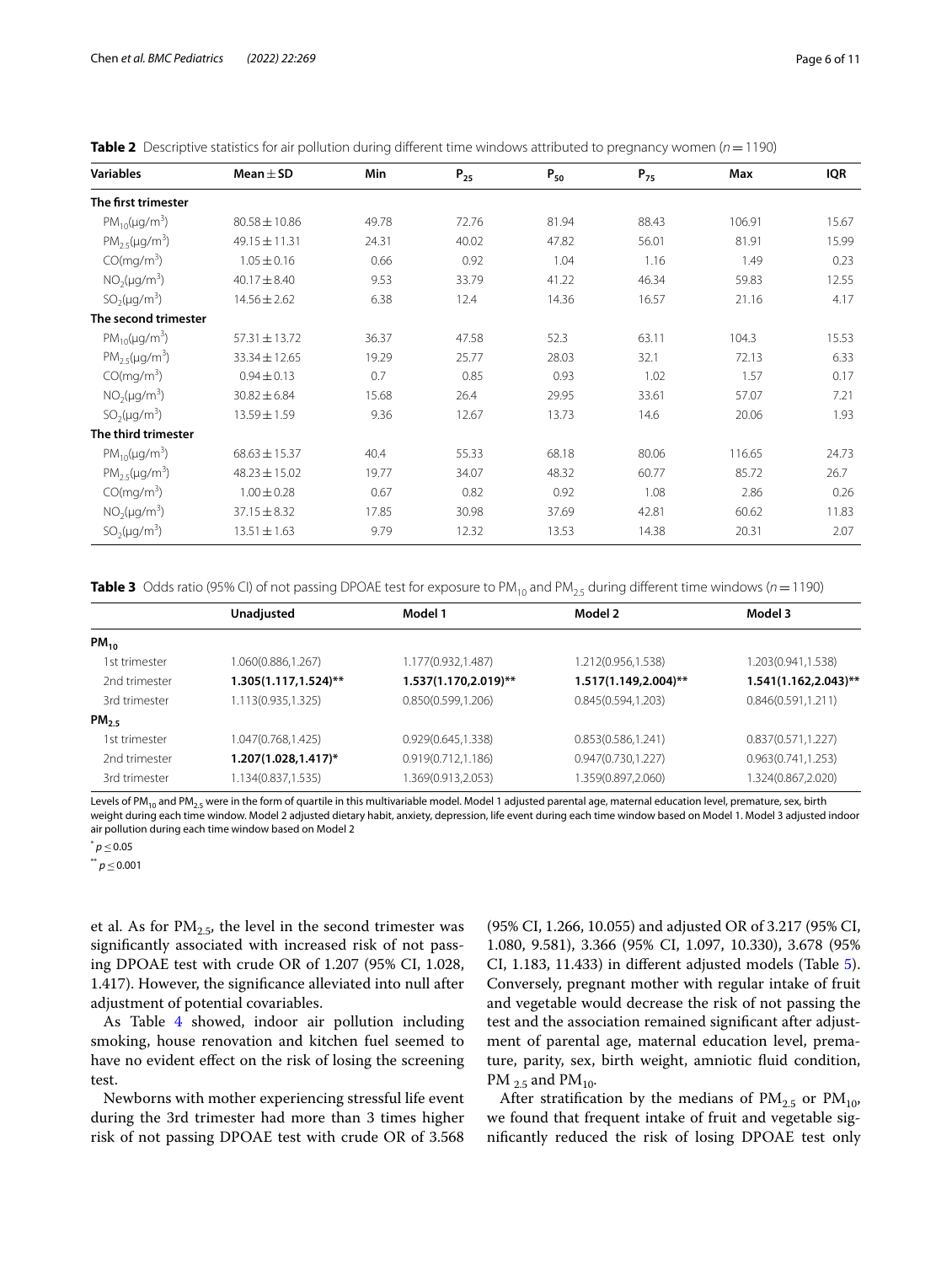<span id="page-6-0"></span>**Table 4** Odds ratio (95% CI) of not passing DPOAE test for exposure to indoor air pollution during the whole pregnancy period  $(n=1190)$ 

|                         | Unadjusted          | Model 1             | Model 2             | Model 3             |
|-------------------------|---------------------|---------------------|---------------------|---------------------|
| Maternal active smoking | 0.558(0.072,4.352)  | 0.482(0.061, 3.823) | 0.521(0.065, 4.154) | 0.463(0.055, 3.906) |
| Passive smoking         | 1.044(0.721,1.511)  | 1.045(0.710,1.536)  | 0.932(0.623,1.393)  | 0.788(0.516, 1.201) |
| House renovation        | 0.652(0.196, 2.170) | 0.715(0.210,2.439)  | 0.697(0.202, 2.403) | 0.696(0.198, 2.449) |
| Kitchen fuel            |                     |                     |                     |                     |
| Fuel gas                | <b>REF</b>          | <b>RFF</b>          | <b>RFF</b>          | <b>RFF</b>          |
| Coal                    | 1.128(0.644,1.975)  | 1.162(0.652,2.071)  | 0.920(0.441, 1.920) | 0.777(0.346,1.742)  |
| Electric                | 1.335(0.448,3.982)  | 1.262(0.414,3.845)  | 1.244(0.406,3.809)  | 1.356(0.437,4.211)  |
| Others                  | 3.171(0.784,12.823) | 3.763(0.817,17.332) | 2.801(0.596,13.153) | 2.917(0.589,14.439) |
|                         |                     |                     |                     |                     |

Model 1 adjusted parental age, maternal education level, premature, sex, birth weight during each time window

Model 2 adjusted dietary habit, anxiety, depression, life event during each time window based on Model 1

Model 3 adjusted PM<sub>10</sub>, PM<sub>2.5</sub> during each time window based on Model 2

 $p$  < 0.05

\*\* *<sup>p</sup>*≤0.001

<span id="page-6-1"></span>**Table 5** Odds ratio (95% CI) of not passing DPOAE test for dietary habits and stressful life event during pregnancy period (n=1190)

|                             | Unadjusted           | Model 1                 | Model 2                 | Model 3              |
|-----------------------------|----------------------|-------------------------|-------------------------|----------------------|
| <b>Folate intake</b>        | 1.476(0.697,3.125)   | .563(0.718,3.405)       | 1.418(0.643,3.129)      | 1.420(0.640,3.151)   |
| Fruit or vegetable intake   | 0.454(0.189, 1.091)  | $0.338(0.133, 0.860)^*$ | $0.350(0.135, 0.904)^*$ | 0.387(0.147, 1.017)  |
| Milk or soy milk intake     | 1.030(0.716,1.482)   | 1.006(0.683,1.481)      | 0.961(0.644, 1.433)     | 0.951(0.635, 1.423)  |
| Tea intake                  | 1.167(0.779,1.750)   | 1.114(0.722,1.721)      | 1.144(0.709,1.845)      | 1.297(0.745,2.260)   |
| <b>Stress and anxiety</b>   | 1.127(0.784,1.621)   | 1.013(0.684,1.500)      | 0.955(0.637,1.433)      | 0.977(0.662,1.501)   |
| <b>Stressful life event</b> |                      |                         |                         |                      |
| 1st trimester               | 0.889(0.196,4.043)   | 0.920(0.197,4.301)      | 1.079(0.228,5.115)      | 1.068(0.223,5.118)   |
| 2nd trimester               | 2.861(0.830,9.870)   | 2.764(0.757,10.087)     | 2.944(0.772,11.226)     | 3.253(0.839,12.609)  |
| 3rd trimester               | 3.568(1.266,10.055)* | 3.217(1.080,9.581)*     | 3.366(1.097,10.330)*    | 3.678(1.183,11.433)* |

Model 1 adjusted parental age, maternal education level, premature, sex, birth weight during each time window

Model 2 adjusted  $PM_{10}$ ,  $PM_{2.5}$  during each time window based on Model 1

Model 3 adjusted indoor air pollution during each time window based on Model 2

 $p^*$  *p*  $\leq$  0.05

\*\* *<sup>p</sup>*≤0.001

among mother with low exposure level of  $PM_{2.5}$  and  $PM_{10}$ . Stressful life event during pregnancy significantly increased the risk of not passing DPOAE test by 4 time sonly for newborns with higher prenatal exposure level of PM10 (OR, 4.242, 95% CI, 1.742, 10.329, interaction *p* value =  $0.033$ ) (Table [6](#page-7-0)).

# **Discussion**

Our results show that  $PM_{10}$  exposure during the second trimester and stressful life event during the third trimester could increase the risk of not passing DPOAE test among newborns, while frequent intakes of fruit and vegetable signifcantly reduced the risk. Notably, a synergetic interaction was found between  $PM_{10}$  exposure and stressful life event on neonatal hearing development.

To the best of our knowledge, this is the frst epidemiological study to elucidate the effects of  $PM_{10}$ , stressful life event and intakes of fruit and vegetable during pregnancy on auditory development among human fetus.

 $PM_{10}$  is known as a kind of inhalable particle with aerodynamic diameter of 10 microns or less, and it can enter the human respiratory tract, inducing systematic infammation [\[23\]](#page-9-22) and oxidative damage to both mother and fetus[[24\]](#page-9-23). Evidence related to the adverse efect of prenatal exposure of  $PM_{10}$  on auditory development is limited. However, a couple of epidemiological investigation consistently reported the positive association between prenatal exposure to tobacco smoke and risk of hearing impairment among children or adolescent [\[25,](#page-9-24) [26\]](#page-9-25). It is worthy noting that  $PM_{10}$  has a large surface area and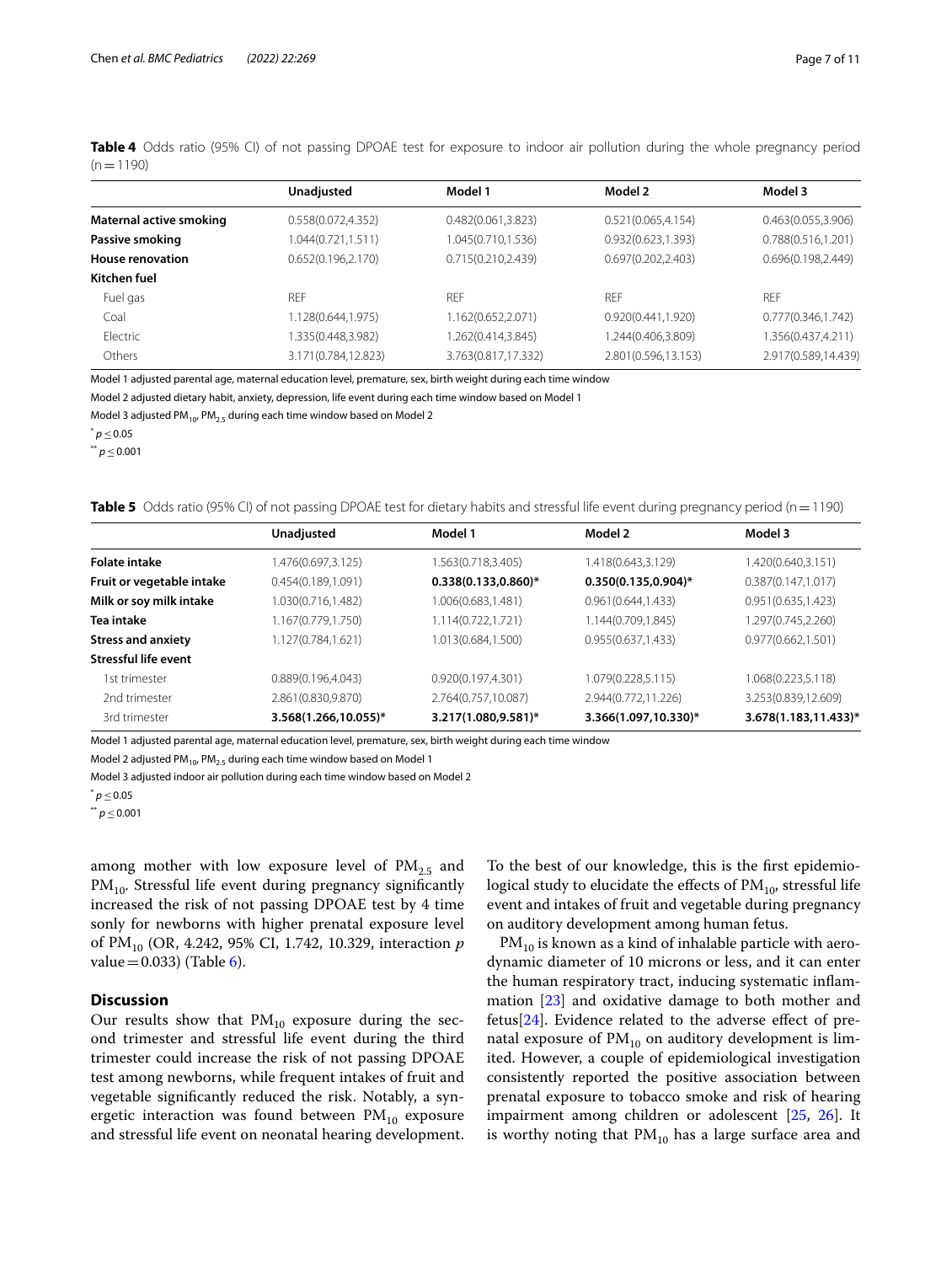<span id="page-7-0"></span>

|  |  |  |  | <b>Table 6</b> Combined effects of air pollutant and other risk factors on the results of DOPAE test among newborns ( $n = 1190$ ) |  |
|--|--|--|--|------------------------------------------------------------------------------------------------------------------------------------|--|
|--|--|--|--|------------------------------------------------------------------------------------------------------------------------------------|--|

|                             | $PM_{10}$               |                       |               | PM <sub>2.5</sub>       |                     |               |
|-----------------------------|-------------------------|-----------------------|---------------|-------------------------|---------------------|---------------|
|                             | Low                     | High                  | Interaction p | Low                     | High                | Interaction p |
| Parity                      |                         |                       |               |                         |                     |               |
| Primiparous                 | REF                     | <b>REF</b>            |               | <b>REF</b>              | <b>REF</b>          | ۰             |
| Multiparous                 | 0.489(0.233,1.028)      | 0.725(0.409, 1.285)   | 0.602         | 0.616(0.313, 1.210)     | 0.547(0.296, 1.010) | 0.918         |
| Fruit or vegetable intake   |                         |                       |               |                         |                     |               |
| No                          | REF                     | <b>REF</b>            |               | <b>REF</b>              | <b>REF</b>          | $\,$          |
| Yes                         | $0.212(0.059, 0.763)^*$ | 0.592(0.149, 2.346)   | 0.405         | $0.243(0.066, 0.887)^*$ | 0.485(0.118, 1.993) | 0.383         |
| <b>Stressful life event</b> |                         |                       |               |                         |                     |               |
| No.                         | <b>REF</b>              | <b>REF</b>            | $\sim$        | <b>REF</b>              | <b>REF</b>          | ۰             |
| Yes                         | 0.364(0.044,2.994)      | 4.242(1.742,10.329)** | 0.033         | 3.549(1.125,11.202)*    | 1.749(0.656,4.663)  | 0.515         |

Model adjusted all the covariates shows in Table [3](#page-5-1), Table [4](#page-6-0) and Table [5](#page-6-1)

Interaction p-value was indicated as the signifcance of the associations air pollution exposure level and other risk factors on not passing DOPAE

Interaction p-value  $<$  0.1 was indicated as statistical significance

 $p^*$   $p \leq 0.05$ 

\*\* *<sup>p</sup>*≤0.001

can absorb a variety of harmful substances, such as polychlorinated biphenyls (PCBs), dioxins and heavy metals [[27,](#page-9-26) [28\]](#page-9-27). PCBs are considered as neurotoxic substances and could incur abnormal hearing development [[29](#page-9-28)[–33](#page-9-29)]. A study from central Taiwan reported that newborns had an increased risk of raising low-frequency hearing threshold due to exposure to PCBs from contaminated rice oil [[29\]](#page-9-28).Dioxin is a ubiquitous persistent environmental pollutant and in animal model, it increased cochlear sensitivity threshold at 1.5 months of age due to low dose exposure in embryonic stage  $[34]$  $[34]$ . Therefore, particulate matter itself and the adsorbed component could both contribute to the impairment of hearing development among newborns.

Negative life event during pregnancy could elicit stress status among pregnant woman, which is a systemic non-specifc adaptive response and associated with increased incidence of brain development disorder in offspring [[35\]](#page-9-31) as well as pregnancy complication among pregnant woman  $[36, 37]$  $[36, 37]$  $[36, 37]$  $[36, 37]$ . Investigators found that psychological trauma experienced in pregnancy, for example, destruction of the World Trade Center in 2001, was negatively associated with newborn head circumference, implying the potential infuence on fetal neurological development [[38](#page-9-34), [39\]](#page-9-35). In rodent model, prenatal stress was reported eliciting diversity of neuropsychological impairments among ofspring, which was due to the disturbance in early brain development programming [\[40](#page-9-36)]. Notably, Kadner and colleagues found that exposure of pregnant rats to prenatal stress could increase the lowfrequency hearing threshold of male ofspring, probably through accelerating cochlear degeneration and/ or disrupting cochlear development [[41\]](#page-9-37). In line with the above-mentioned research, we observed a positive association of prenatal stressful life event with risk of failure in auditory screening test. However, few study elucidated the underlying mechanism. A growing number of literatures suggested the possible involvement of oxidative stress in the association between maternal psychological stress and fetal hearing impairment [\[42](#page-9-38), [43](#page-10-0)]. Oxidative damage was one of the most widely accepted pathogenic mechanism underlying diverse birth defcits or disorder, and played a key role in hearing impairment caused by heavy metal and noises [[44](#page-10-1), [45](#page-10-2)]. In this context, oxidative stress could be one of the plausible mechanisms for the adverse efect of prenatal psychological stress on fetal auditory development.

Hearing loss usually occur accompanied with folic acid-deficient condition [[46](#page-10-3)]. At the same time, folic acid supplementation can improve the outcome of hearing loss, which is related to the preventions of inner ear collagen deposition and oxidative stress  $[47]$  $[47]$  $[47]$ . In addition, vitamin C, a kind of non-enzymatic antioxidants, exerted a protective effect against impairment in hearing threshold induced by ototoxic drugs in experimental mice [[48](#page-10-5)] and in epidemiological study, it was negatively correlated to hearing impairment among both diabetes patient and control group [\[49](#page-10-6)]. In the present study, consumption of fruit and vegetable during pregnancy could increase the pass rate of DPOAE, which may be related to the protective effects of folic acid and vitamin C in fruit and vegetable. In analysis of interaction, we found that in  $PM_{10}$  and  $PM_{2.5}$  low exposure groups, intake of fruit and vegetable during pregnancy showed a significant protective effect for hearing development while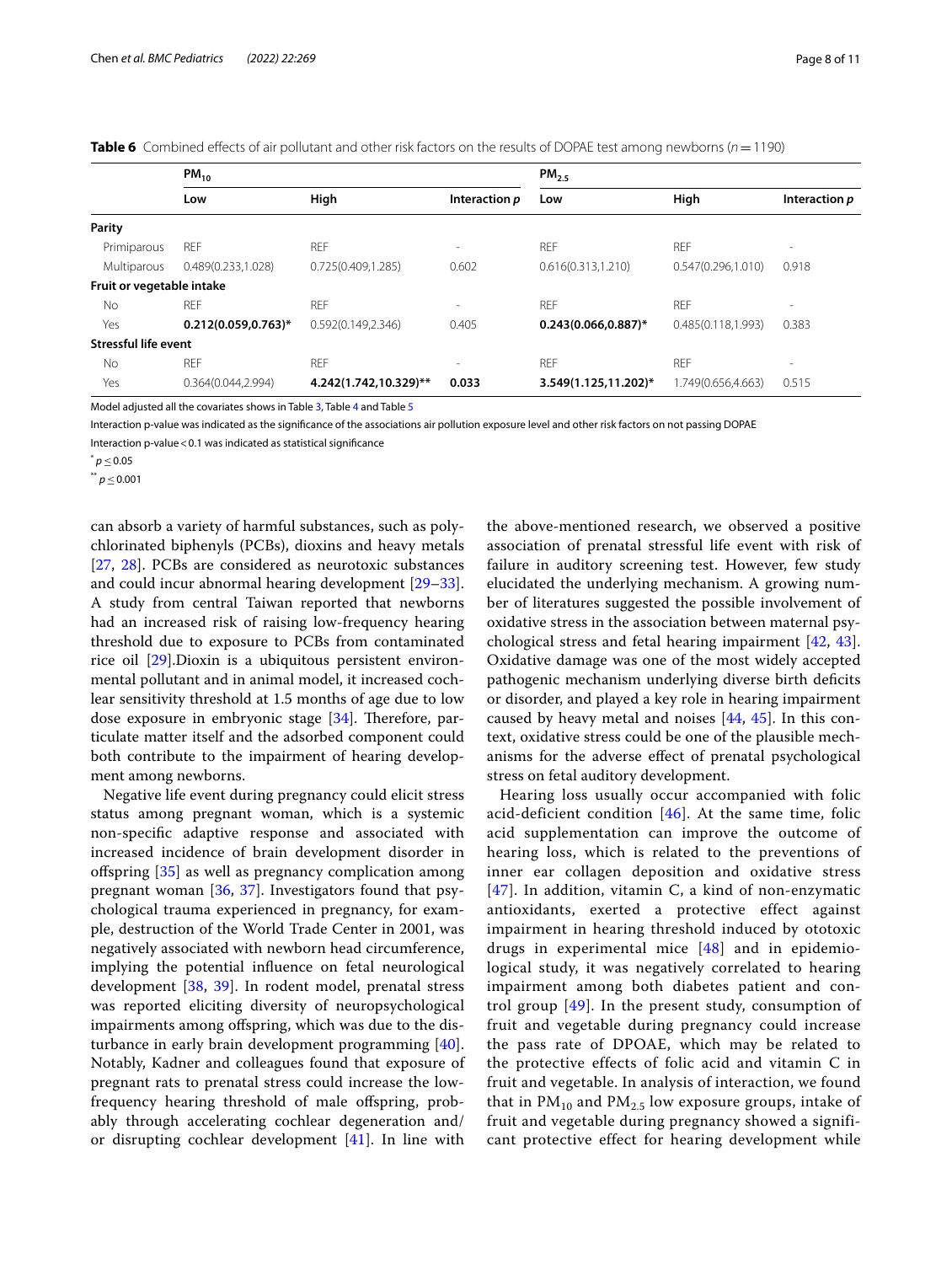this effect alleviated to null in high exposure group. It may be due to the higher level of oxidative stress in the  $PM_{2.5}$  and  $PM_{10}$  high-exposed group, which could not be reversed by the antioxidant component in fruit and vegetable. Also, experience of stressful life event during pregnancy significantly increased higher risk of losing DPOAE among newborns with high level of prenatal  $PM_{10}$  exposure as compared to the low exposed group, which was probably attributed to the synergetic oxidative damages from both stressful life event and high level of  $PM_{10}$  exposure.

A growing number of literatures reported the adverse effect of smoking and passive smoking on hearing impairment among fetus, children and adults [[50](#page-10-7)[–52\]](#page-10-8), which was in line with the result from animal research [\[53\]](#page-10-9). However, in our study, we failed to find a correlation between cigarette exposure and DPOAE result, which may be due to the extremely low proportion of mother who were exposed to second-hand smoke or smoked during pregnancy.

In the present study, we applied otoacoustic emission (OAE) screening test to detect infants with hearing impairment. OAE originates from normal cochlear activity and can also be inspired by sound stimulation, which releases outwards through ossicular chain, tympanic membrane and external auditory meatus. The signal can be detected by instrument and any abnormalities in ossicular chain, tympanic membrane and external auditory meatus will result in fail in screening test. OAE examination is the most commonly used method of newborn hearing screening in pediatric clinics, and it has the advantages of rapid, accurate and non-invasive  $[54, 55]$  $[54, 55]$  $[54, 55]$  $[54, 55]$  $[54, 55]$ . A total of 13.4% participants in the present study did not pass the test, which was much higher than the results from Singapore [\[56\]](#page-10-12) and UK [[57](#page-10-13)], but lower than the screening outcome from India  $[58]$  $[58]$  $[58]$ . As a neonatal hearing screening tool, optoacoustic emissions along with auditory brainstem responses (ABRs) could not perform without error. Although, more reliable frequency range was applied in the present study, the false positive rate was estimated to be 8%according to published literature [[59,](#page-10-15) [60\]](#page-10-16). Therefore, diagnostic hearing impairment is warranted in the following study to confirm these findings.

Besides, this study has other limitations. Personal exposure to ambient air pollutant was estimated via air monitoring data from government websites by IDW method, without considering the influence of activity pattern, which would misclassified the exposure grades. Besides, the concentrations of PCBs, dioxins and heavy metals in  $PM_{10}$  were not be measured in this study.

# **Conclusions**

The present investigation indicated that  $PM_{10}$  and stressful life event during pregnancy would increase the risk of not passing newborn otoacoustic emission hearing screening. However, sufficient consumptions of fruit and vegetable could reduce the risk. In addition, there was a synergetical effect between  $PM_{10}$  and stressful life event on neonatal hearing development. Therefore, to alleviate abnormal auditory development of fetus, pregnant woman should avoid exposure to ambient air pollutant and experience of negative life event and at the same time, intake sufficient fresh fruit and vegetable.

#### **Abbreviations**

LESPW: Life Events Scale of Pregnant Woman; STAI: Spielberger State-Trait Anxiety Inventory; EPDS: Edinburgh Postnatal Depression Scale; DPOAE: Distortion product otoacoustic emission.

#### **Acknowledgements**

We thank the obstetric medical staff of Hunan Maternal and Child Health Hospital for their cooperation in the investigation.

#### **Authors' contributions**

Yanying Duan and Xiaoqun Liu conceptualized the investigation. Bingzhi Chen, Lidan Duan, Shaoyi Chen and Muyang Zhang conducted the investigation. Bingzhi Chen drafted the manuscript. Shaoyi Chen and Muyang Zhang participated in the preparation and presentation of the result. The author(s) read and approved the fnal manuscript.

## **Funding**

This work was fnally supported by the Fundamental Research Funds for the Central Universities of Central South University (2020zzts814) and Fundamental Research Funds of Hunan Provincial Health Commission (202112011874).

#### **Availability of data and materials**

The datasets used and analysed in the current study were available from the corresponding author on reasonable request.

#### **Declarations**

#### **Ethics approval and consent to participate**

All the participants signed the written informed consent, which were obtained from their legal guardian, and consented to participate in this investigation. The research protocol and process were approved by the ethics committee of Xiangya School of Public Health, Central South University. All methods used in the present study were performed in accordance with the relevant guidelines and regulations.

# **Consent for publication**

All authors consented for the publication. As the manuscript did not contain information or images that could lead to identifcation of a study participant, the requirement for specifc consent was not applicable.

#### **Competing interests**

The authors declared that they had no known competing fnancial interests or personal relationships that could have appeared to infuence the work reported in this paper.

#### **Author details**

<sup>1</sup> Department of Occupational and Environmental Health, Xiangya School of Public Health, Central South University, Changsha 410078, China. <sup>2</sup> Department of Children and Maternal Health, Xiangya School of Public Health, Central South University, Changsha 410078, China.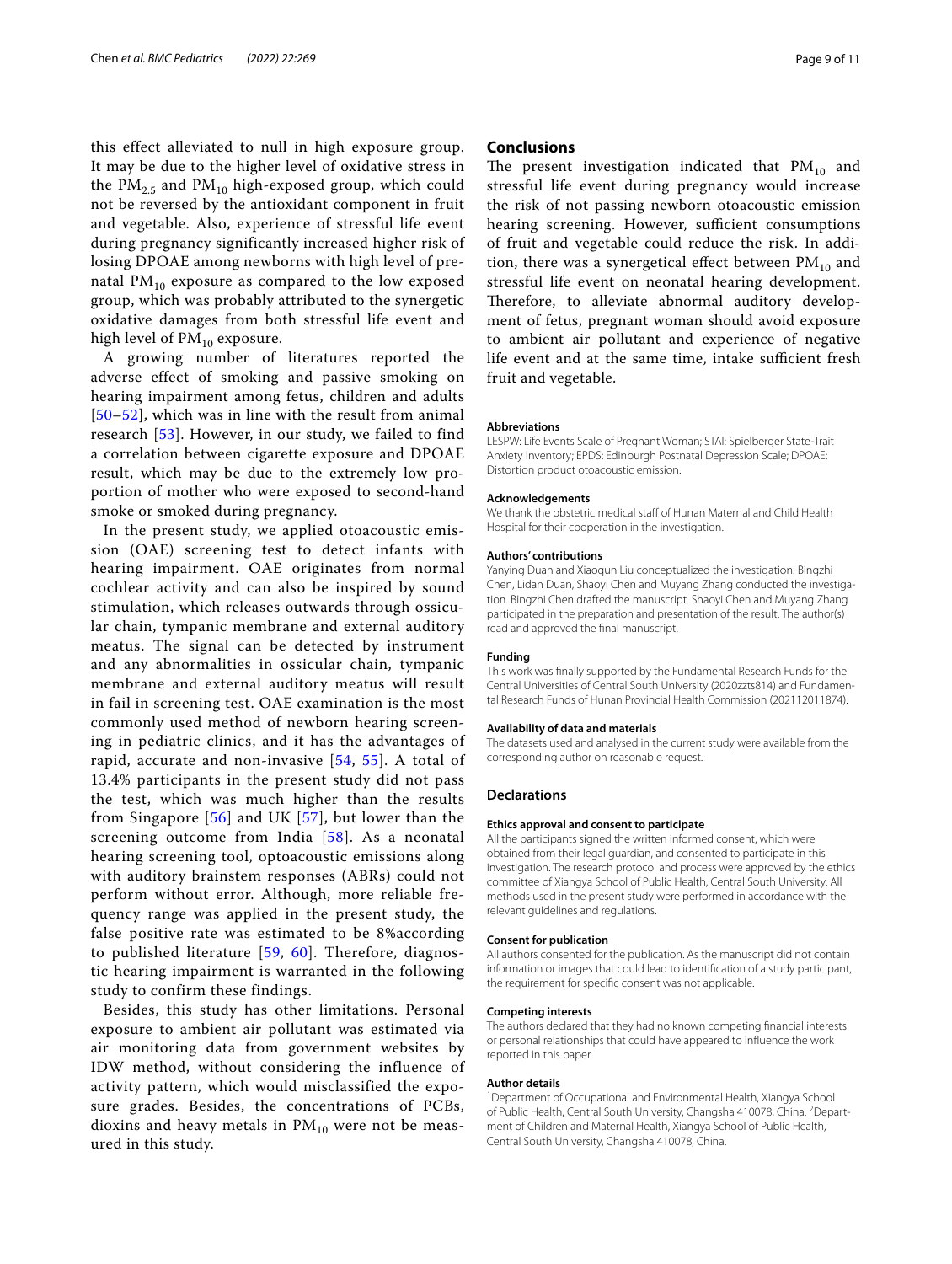Received: 11 October 2021 Accepted: 4 May 2022 Published online: 12 May 2022

#### **References**

- <span id="page-9-0"></span>Launch of the World Report on Hearing [[https://www.who.int/news](https://www.who.int/news-room/events/detail/2021/03/03/default-calendar/launch-of-the-world-report-on-hearing)[room/events/detail/2021/03/03/default-calendar/launch-of-the-world](https://www.who.int/news-room/events/detail/2021/03/03/default-calendar/launch-of-the-world-report-on-hearing)[report-on-hearing\]](https://www.who.int/news-room/events/detail/2021/03/03/default-calendar/launch-of-the-world-report-on-hearing)
- <span id="page-9-1"></span>2. Cross CP, Liao S, Urdang ZD, Srikanth P, Garinis AC, Steyger PS. Efect of sepsis and systemic infammatory response syndrome on neonatal hearing screening outcomes following gentamicin exposure. Int J Pediatr Otorhinolaryngol. 2015;79(11):1915–9.
- <span id="page-9-2"></span>3. Shahid R, Vigilante M, Deyro H, Reyes I, Gonzalez B, Kliethermes S. Risk Factors for Failed Newborn Otoacoustic Emissions Hearing Screen. Clin Pediatr. 2016;55(12):1138–42.
- <span id="page-9-3"></span>4. Vohr BR, Widen JE, Cone-Wesson B, Sininger YS, Gorga MP, Folsom RC, Norton SJ. Identifcation of Neonatal Hearing Impairment: Characteristics of Infants in the Neonatal Intensive Care Unit and Well-Baby Nursery. Ear Hear. 2000;21(5):373–82.
- <span id="page-9-4"></span>5. Langagne T, Leveque M, Schmidt P, Chays A. Universal newborn hearing screening in the Champagne-Ardenne region: a 4-year follow-up after early diagnosis of hearing impairment. Int J Pediatr Otorhinolaryngol. 2010;74(10):1164–70.
- <span id="page-9-5"></span>6. Clark-Gambelunghe MB, Clark DA. Sensory development. Pediatr Clin North Am. 2015;62(2):367–84.
- <span id="page-9-6"></span>7. Carvalho MA, Hettfeisch K, Rodrigues AS, Benachi A, Vieira SE, Saldiva S, Saldiva PHN, Francisco RPV, Bernardes LS. Association between exposure to air pollution during intrauterine life and cephalic circumference of the newborn. Environ Sci Pollut Res Int. 2021;28(8):9701–11.
- <span id="page-9-7"></span>8. Chen B, Huang S, He J, He Q, Chen S, Liu X, Peng S, Luo D, Duan Y. Sex-specifc infuence of prenatal air pollutant exposure on neonatal neurobehavioral development and the sensitive window. Chemosphere. 2020;254:126824.
- <span id="page-9-8"></span>9. Schulz H, Karrasch S, Bolke G, Cyrys J, Hornberg C, Pickford R, Schneider A, Witt C, Hofmann B. Breathing: Ambient Air Pollution and Health - Part III. Pneumologie. 2019;73(7):407–29.
- <span id="page-9-9"></span>10. Bolton JL, Smith SH, Huff NC, Gilmour MI, Foster WM, Auten RL, Bilbo SD. Prenatal air pollution exposure induces neuroinfammation and predisposes offspring to weight gain in adulthood in a sex-specific manner. FASEB J. 2012;26(11):4743–54.
- <span id="page-9-10"></span>11. Reissland N, Wood R, Einbeck J, Lane A. Efects of maternal mental health on fetal visual preference for face-like compared to non-face like light stimulation. Early Hum Dev. 2020;12:151.
- <span id="page-9-11"></span>12. Wu Y, Lu YC, Jacobs M, Pradhan S, Kapse K, Zhao L, Niforatos-Andescavage N, Vezina G, du Plessis AJ, Limperopoulos C. Association of Prenatal Maternal Psychological Distress With Fetal Brain Growth, Metabolism, and Cortical Maturation. JAMA Netw Open. 2020;3(1):e1919940.
- <span id="page-9-12"></span>13. Bayrak M, Sancak A. Association between antenatal maternal anxiety and fetal middle cerebral artery Doppler depends on fetal gender. J Matern Fetal Neonatal Med. 2021;34(5):818–23.
- <span id="page-9-13"></span>14. Jang W, Kim H, Lee BE, Chang N. Maternal fruit and vegetable or vitamin C consumption during pregnancy is associated with fetal growth and infant growth up to 6 months: results from the Korean Mothers and Children's Environmental Health (MOCEH) cohort study. Nutr J. 2018;17(1):105.
- <span id="page-9-14"></span>15. Koebnick C, Heins UA, Hofmann I, Dagnelie PC, Leitzmann C. Folate Status during Pregnancy in Women Is Improved by Long-term High Vegetable Intake Compared with the Average Western Diet. J Nutr. 2001;131(3):733–9.
- <span id="page-9-15"></span>16. van Gool JD, Hirche H, Lax H, De Schaepdrijver L. Folic acid and primary prevention of neural tube defects: A review. Reprod Toxicol. 2018;80:73–84.
- <span id="page-9-16"></span>17. Craenen K, Verslegers M, Callaerts-Vegh Z, Craeghs L, Buset J, Govaerts K, Neefs M, Gsell W, Baatout S, D'Hooge R, et al. Folic Acid Fortifcation Prevents Morphological and Behavioral Consequences of X-Ray Exposure During Neurulation. Front Behav Neurosci. 2020;14:609660.
- <span id="page-9-17"></span>18. Paidi MD, Schjoldager JG, Lykkesfeldt J, Tveden-Nyborg P. Prenatal vitamin C defciency results in diferential levels of oxidative stress during late gestation in foetal guinea pig brains. Redox Biol. 2014;2:361–7.
- <span id="page-9-18"></span>19. Yan G, Yu-feng Y, Qi H, Tai-zhen H, Kai-nan Y. Development of life events scale for pregnant women and analysis of its reliability and validity. Chinese J Woman Child Health Res. 2010;6(21):743–6.
- <span id="page-9-19"></span>20. Gaudry E, Vagg P, Spielberger CD. Validation of the State-Trait Distinction in Anxiety Research. Multivar Behav Res. 1975;10(3):331–41.
- <span id="page-9-20"></span>21. Cox JL, Holden JM, Sagovsky R. Detection of postnatal depression. Development of the 10-item Edinburgh Postnatal Depression Scale. Br J Psychiatry. 1987;150:782–6.
- <span id="page-9-21"></span>22. Deng Q, Lu C, Norback D, Bornehag CG, Zhang Y, Liu W, Yuan H, Sundell J. Early life exposure to ambient air pollution and childhood asthma in China. Environ Res. 2015;143(Pt A):83–92.
- <span id="page-9-22"></span>23. Buxton MA, Perng W, Tellez-Rojo MM, Rodriguez-Carmona Y, Cantoral A, Sanchez BN, Rivera-Gonzalez LO, Gronlund CJ, Shivappa N, Hebert JR, et al. Particulate matter exposure, dietary infammatory index and preterm birth in Mexico city. Mexico Environ Res. 2020;189:109852.
- <span id="page-9-23"></span>24. Grevendonk L, Janssen BG, Vanpoucke C, Lefebvre W, Hoxha M, Bollati V, Nawrot TS. Mitochondrial oxidative DNA damage and exposure to particulate air pollution in mother-newborn pairs. Environ Health. 2016;15:10.
- <span id="page-9-24"></span>25. Wilunda C, Yoshida S, Tanaka S, Kanazawa Y, Kimura T, Kawakami K. Exposure to tobacco smoke prenatally and during infancy and risk of hearing impairment among children in Japan: A retrospective cohort study. Paediatr Perinat Epidemiol. 2018;32(5):430–8.
- <span id="page-9-25"></span>26. Weitzman M, Govil N, Liu YH, Lalwani AK. Maternal prenatal smoking and hearing loss among adolescents. JAMA Otolaryngol Head Neck Surg. 2013;139(7):669–77.
- <span id="page-9-26"></span>27. Fu S, Cheng HX, Liu YH, Yang ZZ, Xu XB. Spatial character of polychlorinated biphenyls from soil and respirable particulate matter in Taiyuan. China Chemosphere. 2009;74(11):1477–84.
- <span id="page-9-27"></span>28. Dickerson AS, Rahbar MH, Bakian AV, Bilder DA, Harrington RA, Pettygrove S, Kirby RS, Durkin MS, Han I, Moye LA 3rd, et al. Autism spectrum disorder prevalence and associations with air concentrations of lead, mercury, and arsenic. Environ Monit Assess. 2016;188(7):407.
- <span id="page-9-28"></span>29. Li MC, Wu HP, Yang CY, Chen PC, Lambert GH, Leon Guo Y. Gestational exposure to polychlorinated biphenyls and dibenzofurans induced asymmetric hearing loss: Yucheng children study. Environ Res. 2015;137:65–71.
- 30. Grandjean P, Landrigan PJ. Developmental neurotoxicity of industrial chemicals. The Lancet. 2006;368(9553):2167–78.
- 31. Trnovec T, Sovcikova E, Pavlovcinova G, Jakubikova J, Jusko TA, Hustak M, Jureckova D, Palkovicova L, Kocan A, Drobna B, et al. Serum PCB concentrations and cochlear function in 12-year-old children. Environ Sci Technol. 2010;44(8):2884–9.
- 32. Powers BE, Poon E, Sable HJ, Schantz SL. Developmental exposure to PCBs, MeHg, or both: long-term efects on auditory function. Environ Health Perspect. 2009;117(7):1101–7.
- <span id="page-9-29"></span>33. Dai Q, Min X, Weng M. A review of polychlorinated biphenyls (PCBs) pollution in indoor air environment. J Air Waste Manag Assoc. 2016;66(10):941–50.
- <span id="page-9-30"></span>34. Safe TM, Luebke AE. Prenatal low dosage dioxin (TCDD) exposure impairs cochlear function resulting in auditory neuropathy. Hear Res. 2016;331:7–12.
- <span id="page-9-31"></span>35. Dowell J, Elser BA, Schroeder RE, Stevens HE. Cellular stress mechanisms of prenatal maternal stress: Heat shock factors and oxidative stress. Neurosci Lett. 2019;709: 134368.
- <span id="page-9-32"></span>36. Gray SAO, Jones CW, Theall KP, Glackin E, Drury SS. Thinking Across Generations: Unique Contributions of Maternal Early Life andPrenatal Stress to Infant Physiology. J Am Acad Child Adolesc Psychiatry. 2017;56(11):922–9.
- <span id="page-9-33"></span>37. Panetta P, Berry A, Bellisario V, Capoccia S, Raggi C, Luoni A, Longo L, Riva MA, Cirulli F. Long-Term Sex-Dependent Vulnerability to Metabolic challenges in Prenatally Stressed Rats. Front Behav Neurosci. 2017;11:113.
- <span id="page-9-34"></span>38. Davydov DM, Lobanov AV, Morozov SG, Gribova IE, Murashev AN. Neurodevelopment and phenotype-modulating functions of S100B protein: a pilot study. Physiol Behav. 2015;140:188–96.
- <span id="page-9-35"></span>39. Engel SM, Berkowitz GS, Wolff MS, Yehuda R. Psychological trauma associated with the World Trade Center attacks and its effect on pregnancy outcome. Paediatr Perinat Epidemiol. 2005;19(5):334–41.
- <span id="page-9-36"></span>40. Bengoetxea X, Paternain L, Martisova E, Milagro FI, Martinez JA, Campion J, Ramirez MJ. Efects of perinatal diet and prenatal stress on the behavioural profle of aged male and female rats. J Psychopharmacol. 2017;31(3):356–64.
- <span id="page-9-37"></span>41. Kadnera A, Pressimone VJ, Lally BE, Salm AK, Berrebi AS. Low-frequency hearing loss in prenatally stressed rats. NeuroReport. 2006;17(6):635–8.
- <span id="page-9-38"></span>42. Zhu Z, Li X, Chen W, Zhao Y, Li H, Qing C, Jia N, Bai Z, Liu J. Prenatal stress causes gender-dependent neuronal loss and oxidative stress in rat hippocampus. J Neurosci Res. 2004;78(6):837–44.